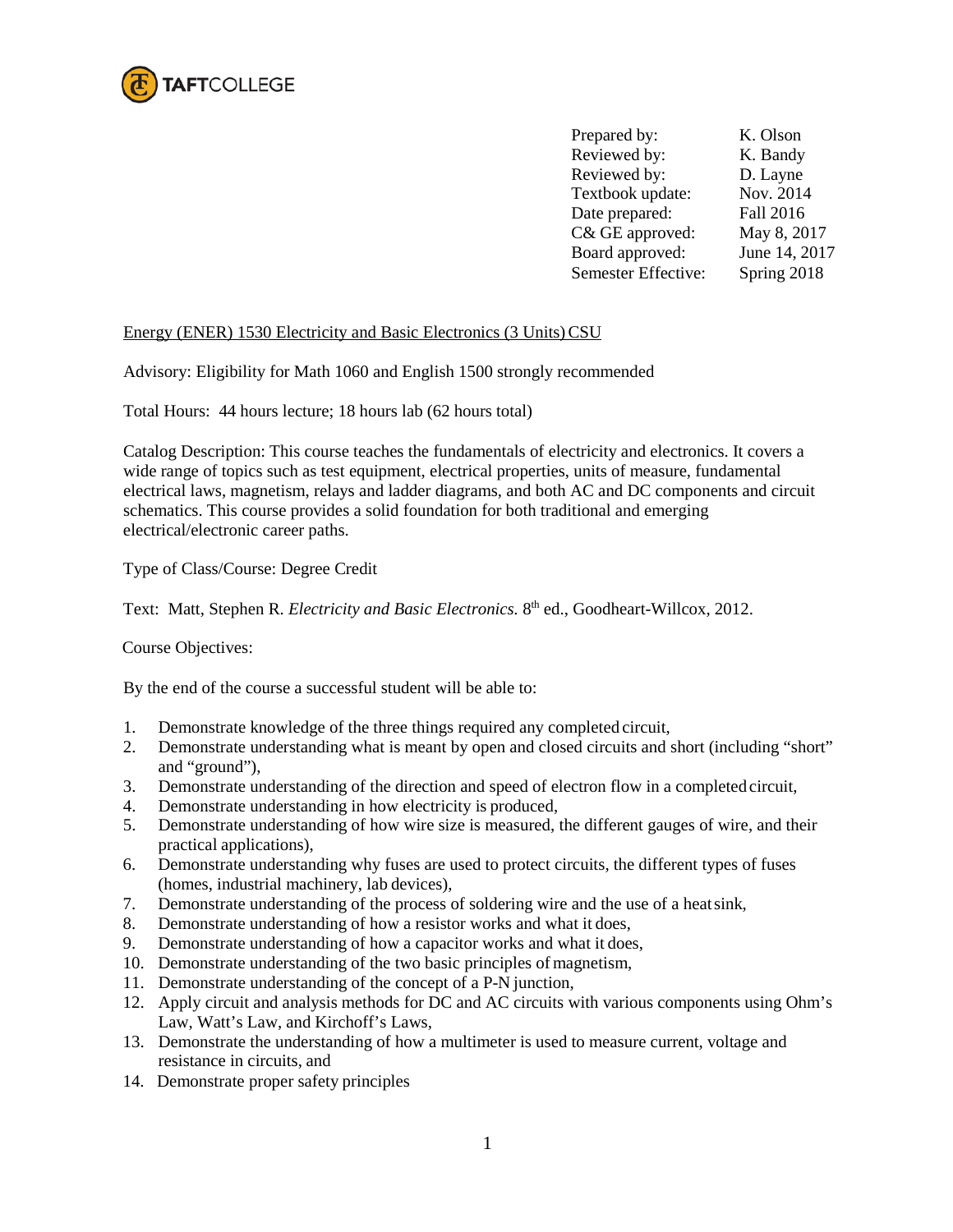

Course Scope and Content (Lecture):

- Unit I Learning and Applying the Fundamental
	- A. Uses of Electricity
	- B. Basic Circuit Concepts
	- C. The Chemistry of Electricity
	- D. Advances in Electricity
- Unit II Sources of Electricity
	- A. Electricity from Chemical Energy
	- B. Electricity from Light Energy
	- C. Electricity from Pressure
	- D. Electricity from Heat
	- E. Electricity from Magnetism

## Unit III Conductors and Insulators

- A. Wire
- B. Fuses
- C. Switches
- D. Wire Insulation
- E. Soldering
- F. Electrical Codes
- G. Superconductors

# Unit IV Resistors and Capacitors

- A. Resistors
- B. Capacitors

#### Unit V Ohm's Law

- A. Three Variables of Ohm's Law
- B. Using Ohm's Law
- C. Power
- D. Kilowatt-Hours
- E. Body Resistance
- Unit VI Series Circuits
	- A. Current in a Series Circuit
	- B. Resistance in a Series Circuit
	- C. Capacitance in a Series Circuit
	- D. Polarity
	- E. Continuity Tester
	- F. Voltage Drop

#### Unit VII Parallel Circuits

- A. Current in a Parallel Circuit
- B. Resistance in a Parallel Circuit
- C. Voltage in a Parallel Circuit
- D. Calculating Current
- E. Capacitance in a Parallel Circuit
- F. Uses for Parallel Circuits
- G. Drawing Parallel Circuits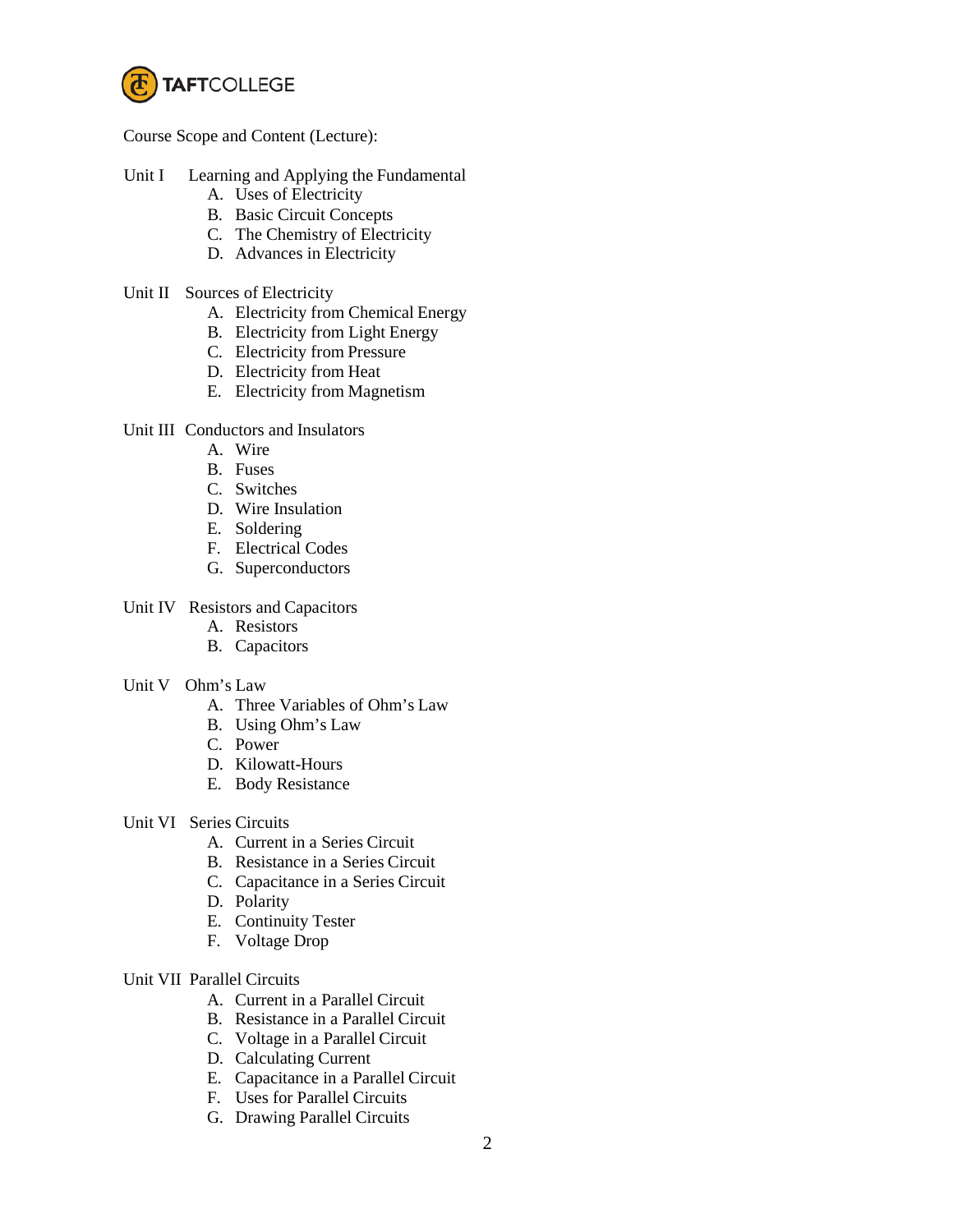

- H. Parallel Power Sources
- I. Equal Resistor in Parallel
- J. Measuring Voltage in a Parallel Circuit
- Unit VIII Series-Parallel Circuits
	- A. Lightning
	- B. Resistance in a Series-Parallel Circuit
	- C. Circuit Analysis
	- D. Series-Parallel Capacitors
	- E. Ground
	- F. Voltage Divider
	- G. Wheatstone Bridge
- Unit IX Multimeters
	- A. Analog Multimeters
	- B. Digital Multimeters
	- C. Accuracy of Readings
- Unit X Magnetism
	- A. Basic Principles of Magnetism
	- B. Magnetic Materials
	- C. Magnetic Lines of Force
	- D. Generating Electricity with Magnetism
	- E. Creating Magnetism with Current
- Unit XI Alternating Current
	- A. How AC is Produced
	- B. Sine Waves
	- C. Square Waves
	- D. Sine Waves and Sound
	- E. Signal Generators
	- F. Oscilloscopes
	- G. Measuring Unknown Frequencies
	- H. Phase Relationship
	- I. Generators
	- J. Eddy Currents
- Unit XII Electromagnetic Induction
	- A. Induced Voltage
	- B. Inductance
	- C. Inductors
	- D. Inductors in Series
	- E. Inductors in Parallel
	- F. Mutual Inductance
	- G. Transformers
- Unit XIII Motors
	- A. What is a Motor?
	- B. Basic Motor Operation
	- C. Classifying Motors
	- D. DC Motors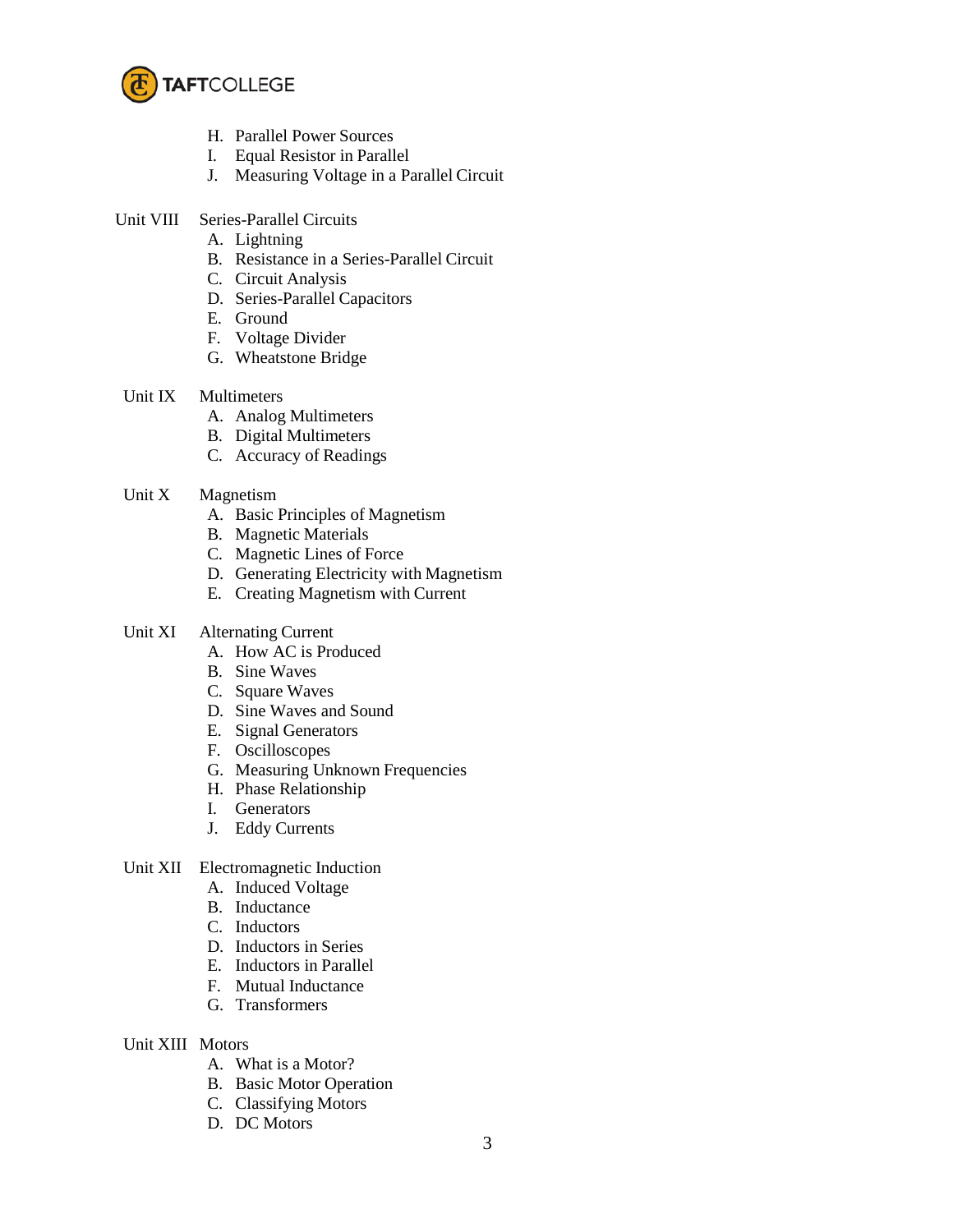

- E. Induction Motors
- F. Synchronous Motors
- G. Motor Maintenance and Troubleshooting
- H. Motor Selection
- I. Current Draw
- Unit XIV Reactance and Impedance
	- A. Inductive Reactance
	- B. Phase between Voltage and Current
	- C. Impedance
	- D. Phase Angle
	- E. Transformer Loading
	- F. Capacitive Reactance and Impedance
- Unit XV LCR Circuits
	- A. Simple LCR Circuits
	- B. Resonance
	- C. High Definition Ratio

## Unit XVI Filters

- A. Band-Pass Filter
- B. Band-Stop Filter
- C. High-Pass Filter
- D. Low-Pass Filter
- E. Power Supply Filter
- F. Filter Arrangements

## Unit XVII Diodes

- A. Diodes and Hole Flow
- B. Diodes in Circuits
- C. Zener Diodes
- D. Light Emitting Diodes
- E. Power Supplies

## Unit XVIII Transistors

- A. Bipolar Junction Transistors
- B. Transistor Functions
- C. BJT Configurations
- D. Field Effect Transistors
- E. Phototransistors
- F. Transistor Data
- G. Heat Sinks and Transistors
- Unit XIX Thyristors
	- A. Silicon-Controlled Rectifiers
	- B. DIACs
- Unit XX Integrated Circuits
	- A. Advantage of Integrated Circuits
	- B. Types of Integrated Circuits
	- C. IC Manufacturing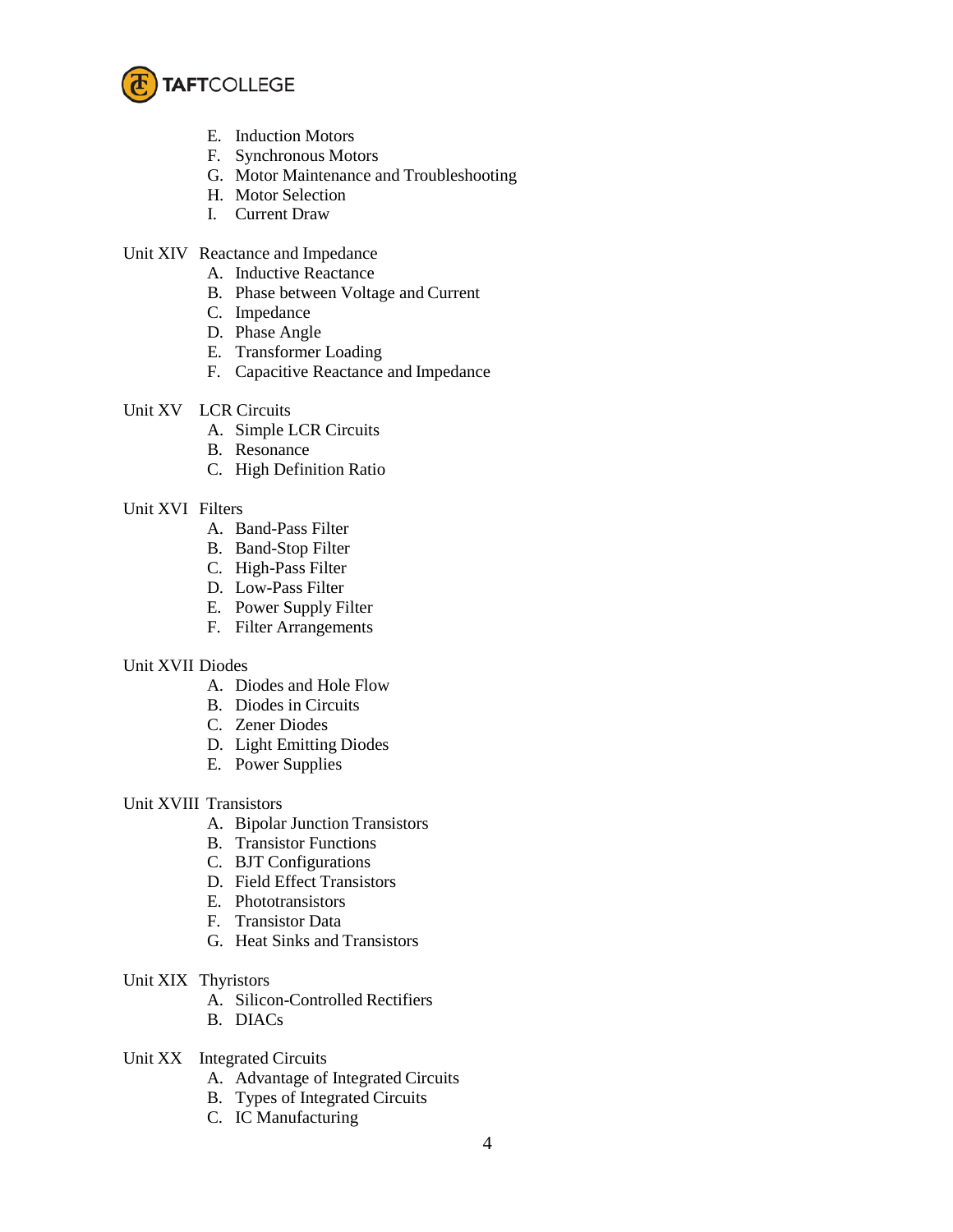

- D. Logic Gates
- E. Printed Circuit Boards
- Unit XXI Fiber Optics
	- A. Fiber Optics Technology
	- B. Advantages of Fiber-Optic Cable
	- C. Disadvantages of Fiber-Optic Cable
	- D. Splicing Fiber-Optic Cable
	- E. Future of Fiber Optics

## Unit XXII Switches

- A. Relays
- B. Solenoids

Course Scope and Content (Laboratory):

| Unit I   | A.<br><b>B.</b><br>C.<br>D.<br>E.        | <b>Fundamental Application</b><br>Identify and explain electricity<br>Identify symbols for and explain conductors and insulators<br>Identify symbols for and explain resistors and capacitors<br>Use Ohm's Law<br>Explain and demonstrate lab and electricity safety |  |
|----------|------------------------------------------|----------------------------------------------------------------------------------------------------------------------------------------------------------------------------------------------------------------------------------------------------------------------|--|
| Unit II  | <b>Practical Application of Circuits</b> |                                                                                                                                                                                                                                                                      |  |
|          | Α.                                       | Design and create series circuits                                                                                                                                                                                                                                    |  |
|          | <b>B.</b>                                | Design and create parallel circuits                                                                                                                                                                                                                                  |  |
|          | C.                                       | Design and create series-parallel circuits                                                                                                                                                                                                                           |  |
|          | D.                                       | Use multi-meters to analyze circuits and their components                                                                                                                                                                                                            |  |
|          | E.                                       | Demonstrate and explain principles of magnetism                                                                                                                                                                                                                      |  |
|          | F.                                       | Demonstrate and explain alternating current                                                                                                                                                                                                                          |  |
|          | G.                                       | Demonstrate and explain relays and ladder diagrams                                                                                                                                                                                                                   |  |
|          | H.                                       | Explore industry application examples and exercises                                                                                                                                                                                                                  |  |
|          | I.                                       | Perform troubleshooting in nonfunctional circuits                                                                                                                                                                                                                    |  |
| Unit III | Electromagnetic                          |                                                                                                                                                                                                                                                                      |  |
|          | A.                                       | Induce an electrical current                                                                                                                                                                                                                                         |  |
|          | <b>B.</b>                                | Diagram and explain the functions of a transformer                                                                                                                                                                                                                   |  |
| Unit IV  | <b>Motors</b>                            |                                                                                                                                                                                                                                                                      |  |
|          | А.                                       | Explain components, operation, and basic control of a motor                                                                                                                                                                                                          |  |
|          | <b>B.</b>                                | Identify types of motors                                                                                                                                                                                                                                             |  |
|          | C.                                       | Identify motor fuses                                                                                                                                                                                                                                                 |  |
|          | D.                                       | Explain motor use in industry                                                                                                                                                                                                                                        |  |
| Unit V   | Reactance and Impedance and LCR Circuits |                                                                                                                                                                                                                                                                      |  |
|          | А.                                       | Calculate – reactance and impedance of circuits                                                                                                                                                                                                                      |  |
|          | <b>B.</b>                                | Calculate – impedance of an LCR circuit                                                                                                                                                                                                                              |  |
|          | C.                                       | Design resonant circuit                                                                                                                                                                                                                                              |  |
|          | D.                                       | Explore examples of circuit use in industry                                                                                                                                                                                                                          |  |
|          |                                          |                                                                                                                                                                                                                                                                      |  |

Unit VI Filters, Diodes, Transistors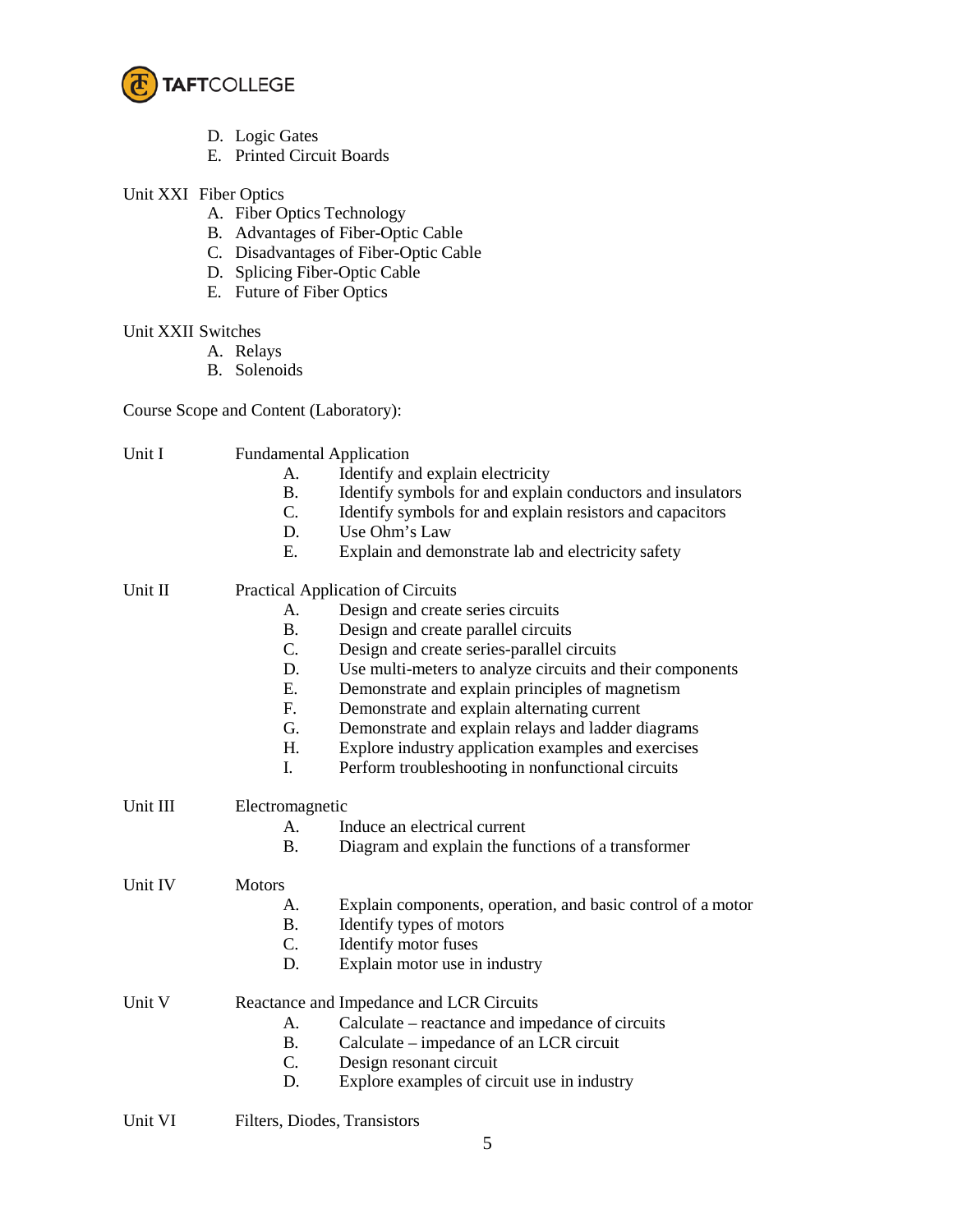

- A. Design a circuit to filter unwanted frequencies
- B. Design a DC power supply circuit diodes used
- C. Design a switching and amplifying transistor circuit

Learning Activities Required Outside of Class:

The students in this class will spend a minimum of 6 hours per week outside of the regular class time doing the following:

- 1. Studying assigned text, handout materials and class notes
- 2. Reviewing and preparing for quizzes, midterm and final exams
- 3. Completing group projects

Methods of Instruction:

- 1. Lecture and discussions
- 2. Group activities/projects
- 3. Field trips (places of business including oil and gas production activities)
- 4. Lab activities & exercises

Methods of Evaluation:

- 1. Quizzes
- 2. Exams
- 3. Class Participation
- 4. Practical Observations
- 5. Individual and group exercises & projects
- 6. Written reports based on field applications

Laboratory Category: Extensive Laboratory

Pre delivery criteria: All of the following criteria are met by this lab.

- 1. Curriculum development for each lab.
- 2. Published schedule of individual laboratory activities.
- 3. Published laboratory activity objectives.
- 4. Published methods of evaluation.
- 5. Supervision of equipment maintenance, laboratory setup, and acquisition of lab materials and supplies.

During laboratory activity of the laboratory: All of the following criteria are met by this lab.

- 1. Instructor is physically present in lab when students are performing lab activities.
- 2. Instructor is responsible for active facilitation of laboratory learning.
- 3. Instructor is responsible for active delivery of curriculum.
- 4. Instructor is required for safety and mentoring of lab activities.
- 5. Instructor is responsible for presentation of significant evaluation.

Post laboratory activity of the laboratory: All of the following criteria are met by this lab.

1. Instructor is responsible for personal evaluation of significant student outcomes (lab exercises, exams, practicals, notebooks, portfolios, etc.) that become a component of the student grade that cover